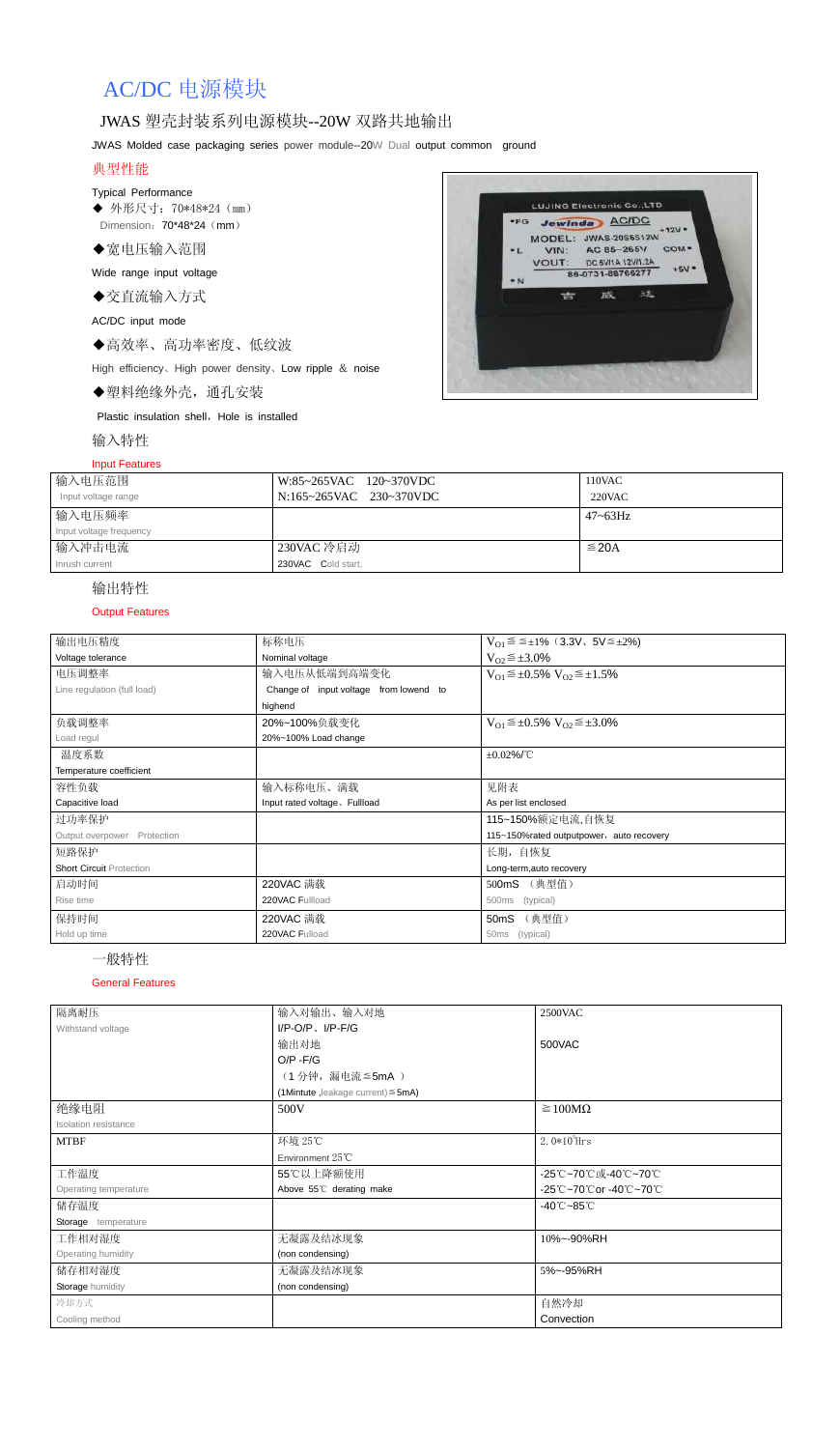#### 容性负载 Capacitive Load

## 命名方式

Maming Rules

## JWAS- 20 D 5 W(N)





AC/DC Molded case packaging power module

| 产品选型 |
|------|
|------|

Product selection

| 品型号<br>产              | 输出电压           | 输出电流                        | 输出电压精度         | 纹波噪声        | 效 率        |  |
|-----------------------|----------------|-----------------------------|----------------|-------------|------------|--|
|                       | Output voltage | Output current              | Output voltage | R&N         |            |  |
| Model No.             | V <sub>O</sub> | $I_{\rm O}$                 | tolerance      | $V$ (p-p)mV | Efficiency |  |
|                       | $+5V$          | $0.20 - 2.00A$              | $\pm 2\%$      | 80mV        |            |  |
| $JWAS-20D5W(N)$       | $-5V$          | $0.20 - 2.00A$              | $\pm 5\%$      | 80mV        | 76%        |  |
|                       | $+12V$         | $0.08 - 0.83A$              | $\pm 1\%$      | 120mV       |            |  |
| <b>JWAS-20D12W(N)</b> | $-12V$         | $0.08 - 0.83A$              | $\pm 3\%$      | 120mV       | 79%        |  |
|                       | $+15V$         | $0.06 - 0.67A$              | $\pm1\%$       | 120mV       |            |  |
| JWAS-20D15W(N)        | $-15V$         | $0.06 - 0.67A$<br>$\pm 3\%$ |                | 120mV       | 81%        |  |
|                       | $+24V$         | $0.04 - 0.42A$              | $\pm 1\%$      | 120mV       |            |  |
| JWAS-20D24W(N)        | $-24V$         | $0.04 - 0.42A$              | $\pm 3\%$      | 120mV       | 83%        |  |
| JWAS-20S5S5W(N)       | $+5V$          | $0.30 - 3.00A$              | $\pm 2\%$      | 80mV        |            |  |
|                       | $+5V$          | $0.10 - 1.00A$              | $\pm 5\%$      | 80mV        | 76%        |  |
|                       | $+5V$          | $0.30 - 3.00A$              | $\pm 2\%$      | 150mV       |            |  |
| JWAS-20S5S12W(N)      | $+12V$         | $0.04 - 0.42A$              | $\pm 3\%$      | 80mV        | 78%        |  |
|                       | $+5V$          | $0.30 - 3.00A$              | $\pm 2\%$      | 80mV        |            |  |
| JWAS-20S5S15W(N)      | $+15V$         | $0.03 - 0.34A$              | $\pm 3\%$      | 120mV       | 78%        |  |
|                       | $+5V$          | $0.30 - 3.00A$              | $\pm 2\%$      | 80mV        |            |  |
| JWAS-20S5S24W(N)      | $+24V$         | $0.02 - 0.21A$              | $\pm 3\%$      | 120mV       | 79%        |  |
| JWAS-20S12S5W(N)      | $+12V$         | $0.10 - 1.25A$              | $\pm 1\%$      | 100mV       |            |  |
|                       | $+5V$          | $0.10 - 1.00A$              | $\pm 5\%$      | 80mV        | 78%        |  |
| JWAS-20S12S12W(N)     | $+12V$         | $0.10 - 1.25A$              | $\pm 1\%$      | 100mV       |            |  |
|                       | $+12V$         | $0.04 - 0.42A$              | $\pm 3\%$      | 100mV       | 81%        |  |
| JWAS-20S12S15W(N)     | $+12V$         | $0.10 - 1.25A$              | $\pm1\%$       | 100mV       |            |  |
|                       | $+15V$         | $0.03 - 0.34A$              | $\pm 3\%$      | 100mV       | 81%        |  |
|                       | $+12V$         | $0.08 - 0.83A$              | $\pm1\%$       | 100mV       |            |  |
| JWAS-20S12S24W(N)     | $+24V$         | $0.04 - 0.42A$              | $\pm 3\%$      | 120mV       | 82%        |  |

注:因篇幅有限,以上只是部分产品列表,若需列表以外产品,请与本公司销售部联系。

Note:Due to space limitations ,the above list is only for some products, If other than a list of products, please contact the Company's sales department.

输出纹波噪声(峰-峰值)的测量,请参照模块测试说明中介绍的方法进行。

Output ripple noise measurement (peak - peak), please refer to the module test notes method is introduced.

| Vout:5V         |                     | Vout: $12V$ , $15V$ |                    | Vout:24V        |                |
|-----------------|---------------------|---------------------|--------------------|-----------------|----------------|
| 推荐值             | 最大值                 | 推荐值                 | 最大值                | 推荐值             | 最大值            |
| Recommendations | <b>Maximum</b>      | Recommendations     | Maximum            | Recommendations | <b>Maximum</b> |
|                 |                     |                     |                    |                 |                |
| $1000\mu F$     | 4700 <sub>u</sub> F | $1000 \mu F$        | 3300 <sub>µF</sub> | $470 \mu F$     | $1000\mu F$    |